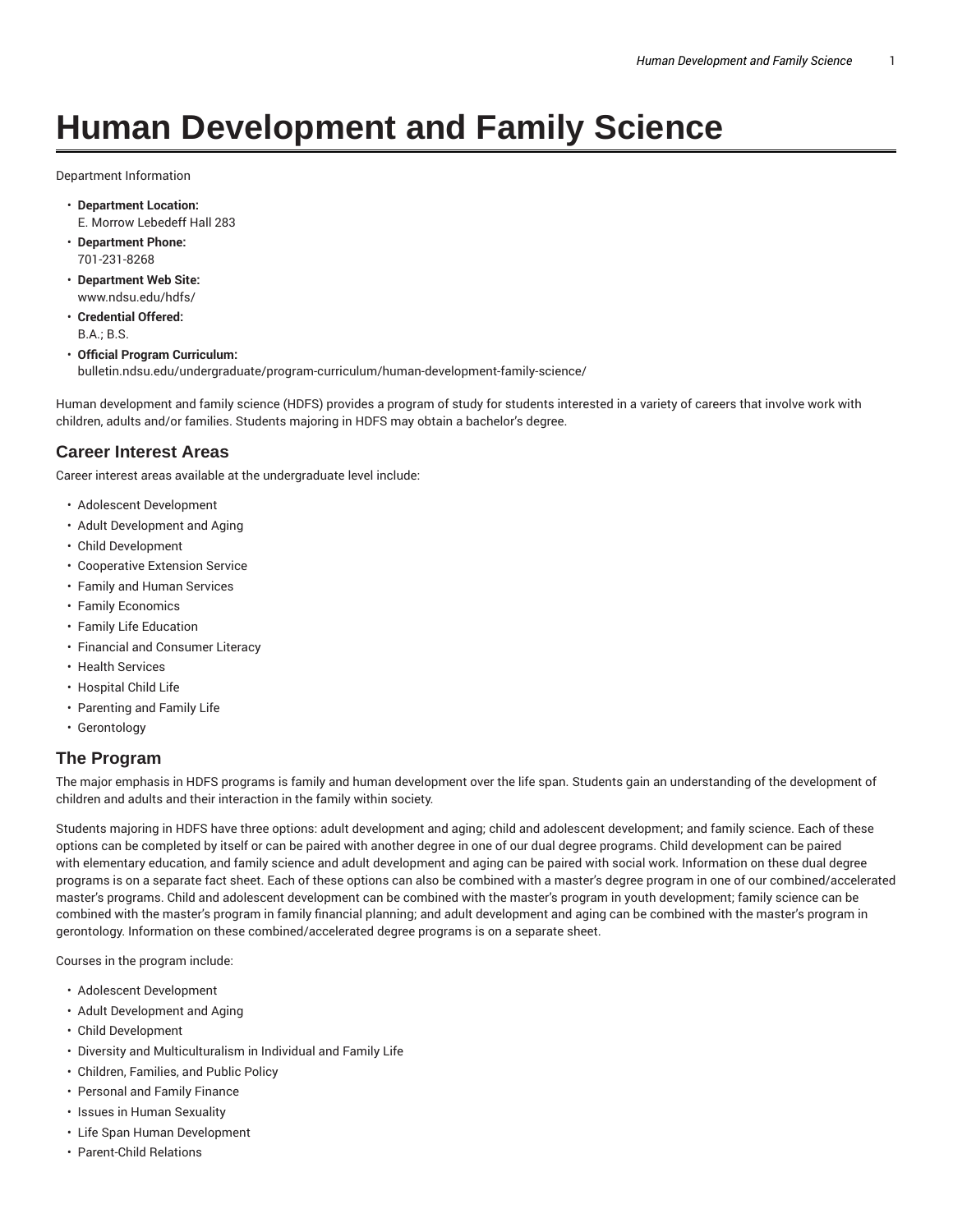- Family Dynamics of Aging
- Couples, Marriages, and Families

Students majoring in HDFS enroll for credit in field experience as a critical part of their program of study. The department offers opportunities to work with children, youth, adolescents, older adults and families in various settings.

## **Career Opportunities**

Career directions through HDFS can be divided into two general areas:

**Direct Service to Children, Adults and Families** – community service worker, outreach worker, parent educator, gerontology outreach, extension agent, or financial counselor to name a few.

**Support Service to Children, Adults and Families** – program director for nursing or retirement facility, child care director, community and human service worker, consultant in human development, hospital-related services, researcher, child advocate, and family life education are some examples.

Some of the listed careers require a planned minor or a double major. Other careers require preparations beyond the bachelor's degree level. An HDFS degree is excellent preparation for students considering graduate work in counseling, family therapy, child and human development, or as a child life specialist. Study in HDFS provides course work for students interested in careers involving human relations.

Graduates from HDFS are currently employed in a variety of careers. These include extension agent, Head Start program director, child care director, home visitor for Head Start, crisis family counselor, hospital child life specialist, family life educator, developmental disabilities worker, volunteer coordinator, parent support specialist, parent educator, financial counselor and financial planner.

## **The Facilities**

Facilities for the Department of Human Development and Family Science are housed in Evelyn Morrow Lebedeff Hall and the Family Life Center. Included in these buildings are classrooms, conference rooms, research labs, and a child development center serving young children and their families.

## **Community Setting**

The Fargo-Moorhead metropolitan area offers a conducive setting for study. Students have the opportunity to work in a number of community institutions serving children and families. Professionals working with the elderly, child care programs, mental health centers, chemical dependency treatment centers, medical facilities and welfare agencies visit classes and conduct tours to explain their programs for children and families.

## **Extra-Curricular Opportunities**

Students may enhance their involvement in the HDFS area by participating in groups such as the HDFS Club, the North Dakota Association for the Education of Young Children, and the North Dakota Family and Consumer Sciences Association.

## **Plans of Study**

Please note this is a sample plan of study and not an official curriculum. Actual student schedules for each semester will vary depending on start year, education goals, applicable transfer credit, and course availability. Students are encouraged to work with their academic advisor on a regular basis to review degree progress and customize an individual plan of study.

## **Human Development and Family Science**

| <b>Credits Spring</b>           | <b>Credits</b> |
|---------------------------------|----------------|
| 4 HDFS 230                      | 3              |
| 3 COMM 110                      | 3              |
| 1 ENGL 120                      | 3              |
| 3 Global Perspective Gen Ed     | 3              |
| 3 Humanities & Fine Arts Gen Ed | 3              |
| 14                              | 15             |
|                                 |                |
| <b>Credits Spring</b>           | <b>Credits</b> |
| 3 Humanities & Fine Arts Gen Ed | 3              |
| 3 Science & Tech Gen Ed         | 3              |
|                                 |                |
|                                 |                |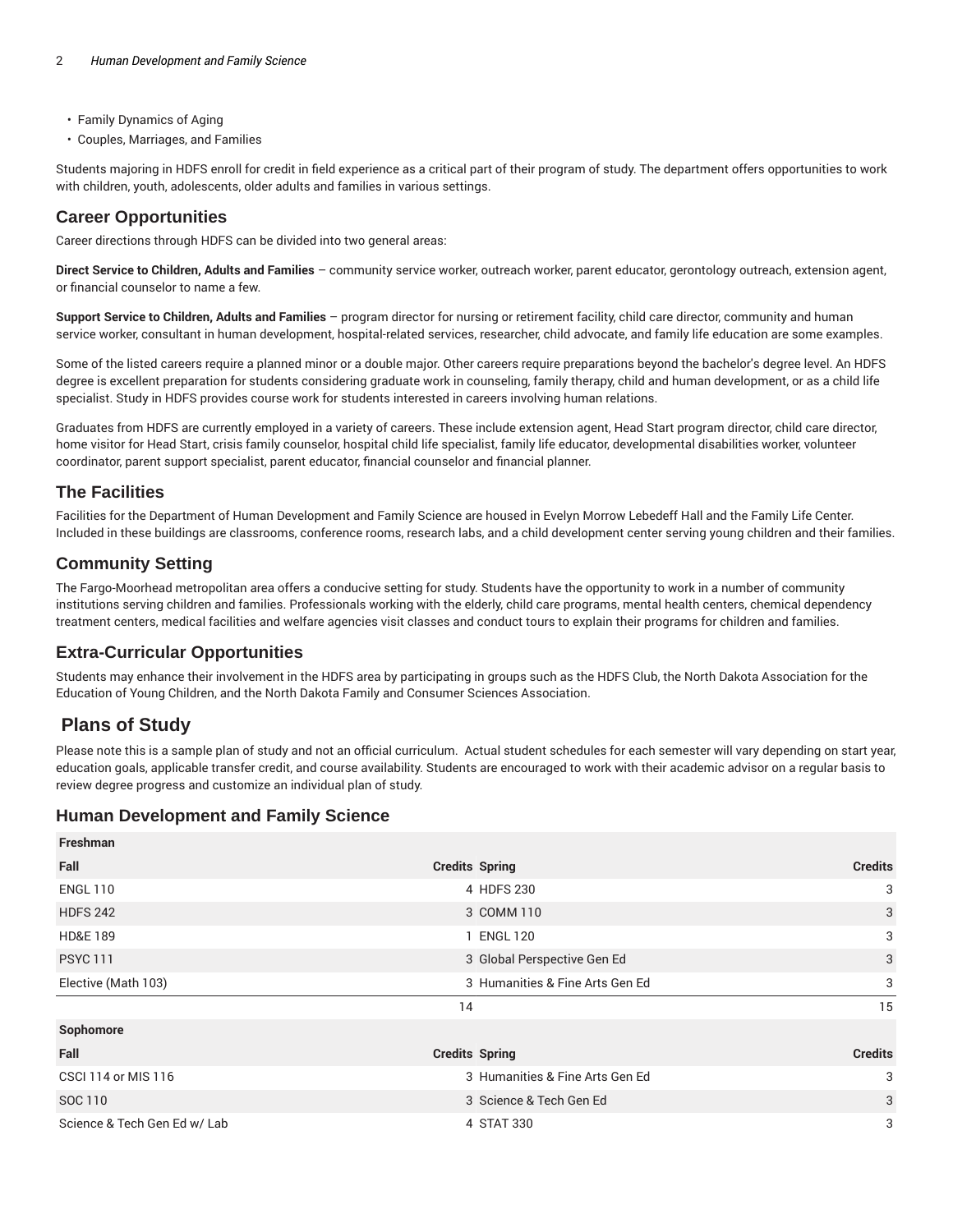| <b>HDFS 250</b>                 | 3 HDFS 275 Diversity &<br>Multiculturalism | $\sqrt{3}$                |
|---------------------------------|--------------------------------------------|---------------------------|
| Elective                        | 3 Elective                                 | 3                         |
|                                 | 16                                         | 15                        |
| <b>Junior</b>                   |                                            |                           |
| Fall                            | <b>Credits Spring</b>                      | <b>Credits</b>            |
| HDFS Option Course <sup>*</sup> | 3 HDFS 389 Pre-Field Experience            | $\mathbf{2}$              |
| HDFS 300-400 level elective     | 3 HD&E 320                                 | $\mathbf{1}$              |
| ENGL 320, 325, 358, or 459      | 3 HDFS Option Course*                      | 3                         |
| <b>Elective for Minor</b>       | 3 HDFS 300-400 level elective              | 3                         |
| Elective                        | 3 Elective for Minor                       | 3                         |
|                                 | Elective                                   | $\ensuremath{\mathsf{3}}$ |
|                                 | 15                                         | 15                        |
| <b>Senior</b>                   |                                            |                           |
| Fall                            | <b>Credits Spring</b>                      | <b>Credits</b>            |
| <b>HDFS 496</b>                 | 3 HDFS Option Course <sup>*</sup>          | 3                         |
| <b>HDFS 353</b>                 | 3 HDFS 300-400 level elective              | 3                         |
| HDFS Option Course <sup>*</sup> | 3 Elective for Minor                       | 3                         |
| <b>Elective for Minor</b>       | 3 Elective for Minor                       | 3                         |
| <b>Elective for Minor</b>       | 3 Elective                                 | 3                         |
|                                 | 15                                         | 15                        |

Total Credits: 120

\*HDFS Option Courses: Adult Development and Aging (HDFS 360, 357, 480, and 482)

Child and Adolescent Development (HDFS 320, 330, 340, and Either 424 or 483)

Family Science (HDFS 341, 357, 448, and 462)

#### **HDFS Accelerated Master's Option in Gerontology**

Undergraduate students in the Adult Development and Aging option can earn a Master's degree in HDFS in the Gerontology option by completing just one additional year of classes. 15 credits of the undergraduate curriculum are replaced by 15 graduate credits.

| Freshman                        |                                            |                |  |
|---------------------------------|--------------------------------------------|----------------|--|
| Fall                            | <b>Credits Spring</b>                      | <b>Credits</b> |  |
| <b>HDFS 242</b>                 | 3 HDFS 230                                 | 3              |  |
| <b>ENGL 110</b>                 | 4 COMM 110                                 | 3              |  |
| <b>HD&amp;E 189</b>             | 1 ENGL 120                                 | 3              |  |
| <b>PSYC 111</b>                 | 3 Global Perspectives Gen Ed               | 3              |  |
| Elective (Math 103)             | 3 Humanities & Fine Arts Gen<br>Ed         | 3              |  |
|                                 | 14                                         | 15             |  |
|                                 |                                            |                |  |
| Sophomore                       |                                            |                |  |
| Fall                            | <b>Credits Spring</b>                      | <b>Credits</b> |  |
| <b>CSCI 114 or MIS 116</b>      | 3 HDFS 275 Diversity &<br>Multiculturalism | 3              |  |
| SOC 110                         | 3 Humanities & Fine Arts Gen<br>Ed         | 3              |  |
| Science & Tech Gen Ed w/<br>Lab | 4 Science & Tech Gen Ed                    | 3              |  |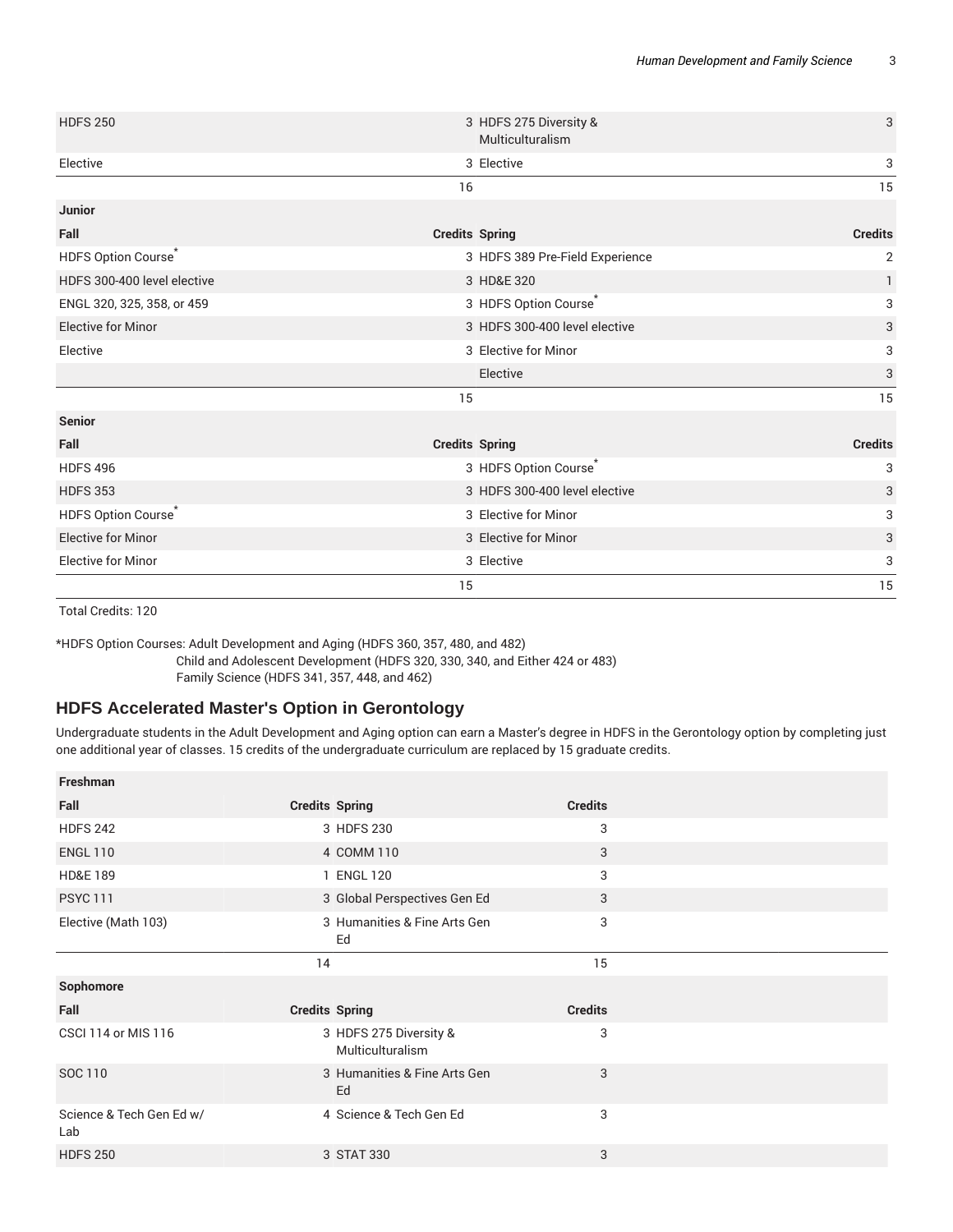#### 4 *Human Development and Family Science*

| Elective                   | 3 Elective                         | $\ensuremath{\mathsf{3}}$ |                 |
|----------------------------|------------------------------------|---------------------------|-----------------|
|                            | 16                                 | 15                        |                 |
| Junior                     |                                    |                           |                 |
| Fall                       | <b>Credits Spring</b>              | <b>Credits</b>            |                 |
| <b>HDFS 360</b>            | 3 HD&E 320                         | $\mathbf{1}$              |                 |
| ENGL 320, 325, 358, or 459 | 3 HDFS 389 Pre Field<br>Experience | $\overline{2}$            |                 |
| <b>HDFS 357</b>            | 3 HDFS 480                         | 3                         |                 |
| <b>Elective for Minor</b>  | 3 Elective for Minor               | 3                         |                 |
| <b>Elective for Minor</b>  | 3 Elective for Minor               | 3                         |                 |
|                            | Elective                           | 3                         |                 |
|                            | 15                                 | 15                        |                 |
| <b>Senior</b>              |                                    |                           |                 |
| Fall                       | <b>Credits Spring</b>              | <b>Credits</b>            |                 |
| <b>HDFS 353</b>            | 3 HDFS 721                         | 3                         |                 |
| <b>HDFS 496</b>            | 3 HDFS 682                         | 3                         |                 |
| <b>HDFS 723</b>            | 3 HDFS 7XX Elective                | 3                         |                 |
| <b>Elective for Minor</b>  | 3 Elective for Minor               | 3                         |                 |
| Elective                   | 3                                  |                           |                 |
|                            | 15                                 | 12                        |                 |
| <b>Fifth Year</b>          |                                    |                           |                 |
| Fall                       | <b>Credits Spring</b>              | <b>Credits Summer</b>     | <b>Credits</b>  |
| <b>HNES 652</b>            | 3 HDFS 794                         |                           | 4 HDFS 729<br>3 |
| <b>HDFS 760</b>            | 3 HDFS 722                         | $\sqrt{3}$                |                 |
| <b>HDFS 794</b>            | 2 ADHM 705                         | 3                         |                 |
| <b>HDFS 7XX Elective</b>   | 3                                  |                           |                 |
|                            | 11                                 | 10                        | 3               |

Total Credits: 141

#### **Degree Notes:**

• How to Apply to the Program (https://www.ndsu.edu/fileadmin/facultysenate/acadaffairs/accelerated-programs.pdf)

• More Information About the Gerontology Master's Option (https://www.ndsu.edu/dce/degrees/graduate/mshdfs\_gerontology)

## **HDFS Accelerated Master's Option in Family Financial Planning**

Undergraduate students in the Family Science option can earn a Master's degree in HDFS in the Family Financial Planning option by completing just one additional year of classes. Fifteen credits of the undergraduate curriculum are replaced by 15 graduate credits.

| Freshman            |                                    |                |  |
|---------------------|------------------------------------|----------------|--|
| Fall                | <b>Credits Spring</b>              | <b>Credits</b> |  |
| <b>HDFS 242</b>     | 3 HDFS 230                         | 3              |  |
| <b>ENGL 110</b>     | 4 COMM 110                         | 3              |  |
| <b>HD&amp;E 189</b> | 1 ENGL 120                         | 3              |  |
| <b>PSYC 111</b>     | 3 Humanities & Fine Arts Gen<br>Ed | 3              |  |
| Elective (Math 103) | 3 Global Perspectives Gen Ed       | 3              |  |
|                     | 14                                 | 15             |  |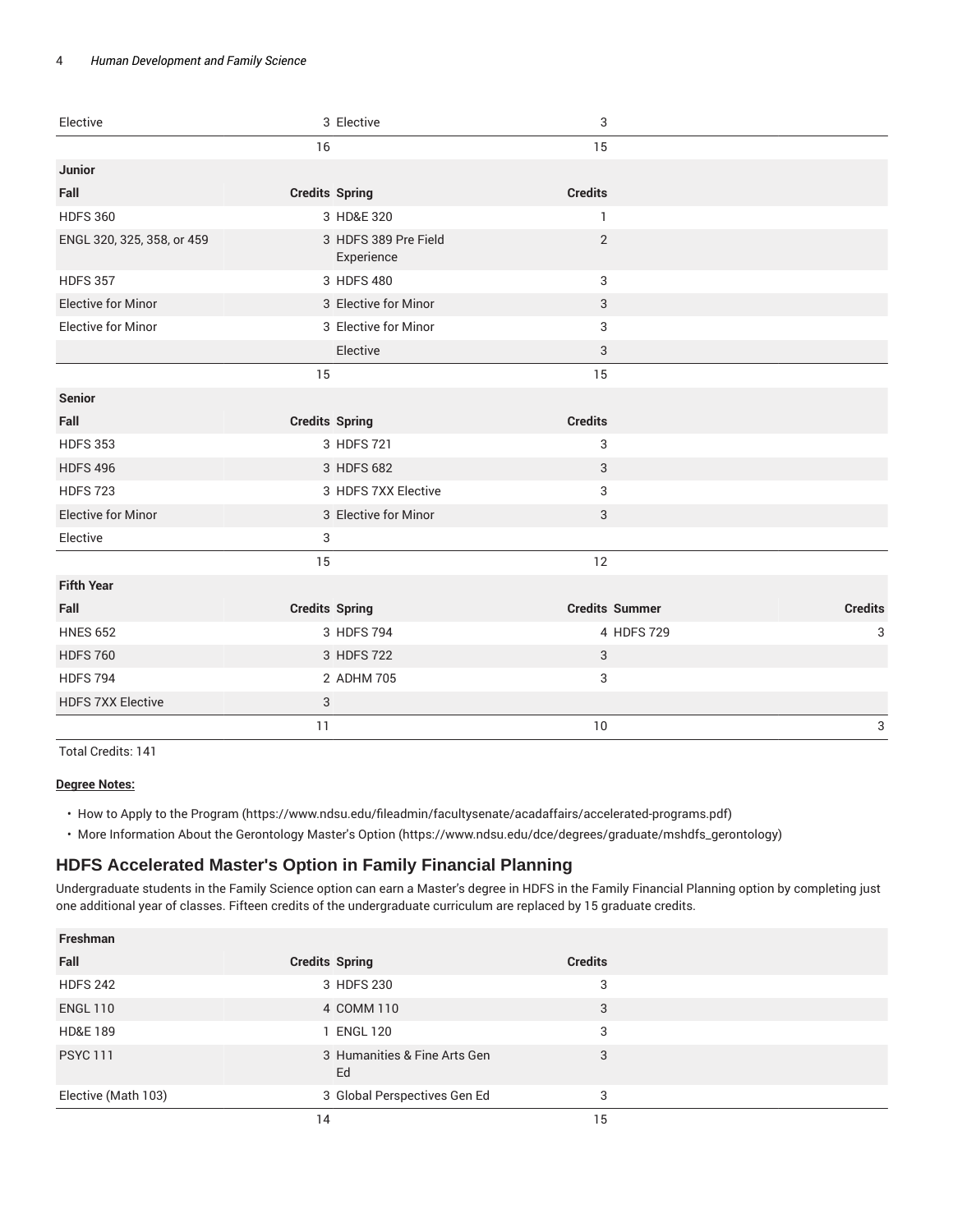| Sophomore                       |                       |                                            |                           |                |
|---------------------------------|-----------------------|--------------------------------------------|---------------------------|----------------|
| Fall                            | <b>Credits Spring</b> |                                            | <b>Credits</b>            |                |
| <b>CSCI 114 or MIS 116</b>      |                       | 3 HDFS 275 Diversity &<br>Multiculturalism | 3                         |                |
| SOC 110                         |                       | 3 Humanities & Fine Arts Gen<br>Ed         | $\ensuremath{\mathsf{3}}$ |                |
| Science & Tech Gen Ed w/<br>Lab |                       | 4 Science & Tech Gen Ed                    | 3                         |                |
| <b>HDFS 250</b>                 |                       | 3 STAT 330                                 | $\sqrt{3}$                |                |
| Elective                        |                       | 3 Elective                                 | 3                         |                |
|                                 | 16                    |                                            | 15                        |                |
| <b>Junior</b>                   |                       |                                            |                           |                |
| Fall                            | <b>Credits Spring</b> |                                            | <b>Credits</b>            |                |
| <b>HDFS 357</b>                 |                       | 3 HD&E 320                                 | $\mathbf{1}$              |                |
| ENGL 320, 325, 358, or 459      |                       | 3 HDFS 389 Pre Field<br>Experience         | $\sqrt{2}$                |                |
| <b>Elective for Minor</b>       |                       | 3 HDFS 341                                 | $\ensuremath{\mathsf{3}}$ |                |
| <b>Elective for Minor</b>       |                       | 3 Elective for Minor                       | $\ensuremath{\mathsf{3}}$ |                |
| <b>Elective for Minor</b>       |                       | 3 Elective for Minor                       | 3                         |                |
|                                 |                       | Elective                                   | $\ensuremath{\mathsf{3}}$ |                |
|                                 | 15                    |                                            | 15                        |                |
| <b>Senior</b>                   |                       |                                            |                           |                |
| Fall                            | <b>Credits Spring</b> |                                            | <b>Credits Summer</b>     | <b>Credits</b> |
| <b>HDFS 353</b>                 |                       | 3 HDFS 462                                 | 3 HDFS 763                | 3              |
| <b>HDFS 770</b>                 |                       | 3 HDFS 677                                 | 3 HDFS 771                | 3              |
| <b>HDFS 496</b>                 |                       | 3 HDFS 740                                 | 3                         |                |
| <b>Elective for Minor</b>       |                       | 3 HDFS 765                                 | 3                         |                |
| Elective                        | 3                     |                                            |                           |                |
|                                 | 15                    |                                            | 12                        | 6              |
| <b>Fifth Year</b>               |                       |                                            |                           |                |
| Fall                            | <b>Credits Spring</b> |                                            | <b>Credits</b>            |                |
| <b>HDFS 762</b>                 |                       | 3 HDFS 794                                 | 6                         |                |
| HDFS 741, 767, or 768           |                       | 3 HDFS 769                                 | 3                         |                |
| <b>HDFS 766</b>                 | 3                     |                                            |                           |                |
|                                 | 9                     |                                            | $\mathsf g$               |                |

Total Credits: 141

#### **Degree Notes:**

• How to Apply to the Program (https://www.ndsu.edu/fileadmin/facultysenate/acadaffairs/accelerated-programs.pdf)

• More Information About the Family Financial Planning Master's Option (https://www.ndsu.edu/dce/degrees/graduate/mshdfs\_famfinplanning)

#### **HDFS Accelerated Master's Option in Youth Development**

Undergraduate students in the Child and Adolescent Development option can earn a Master's degree in HDFS in the Youth Development option by completing just one additional year of classes. Fifteen credits of the undergraduate curriculum are replaced by 15 graduate credits.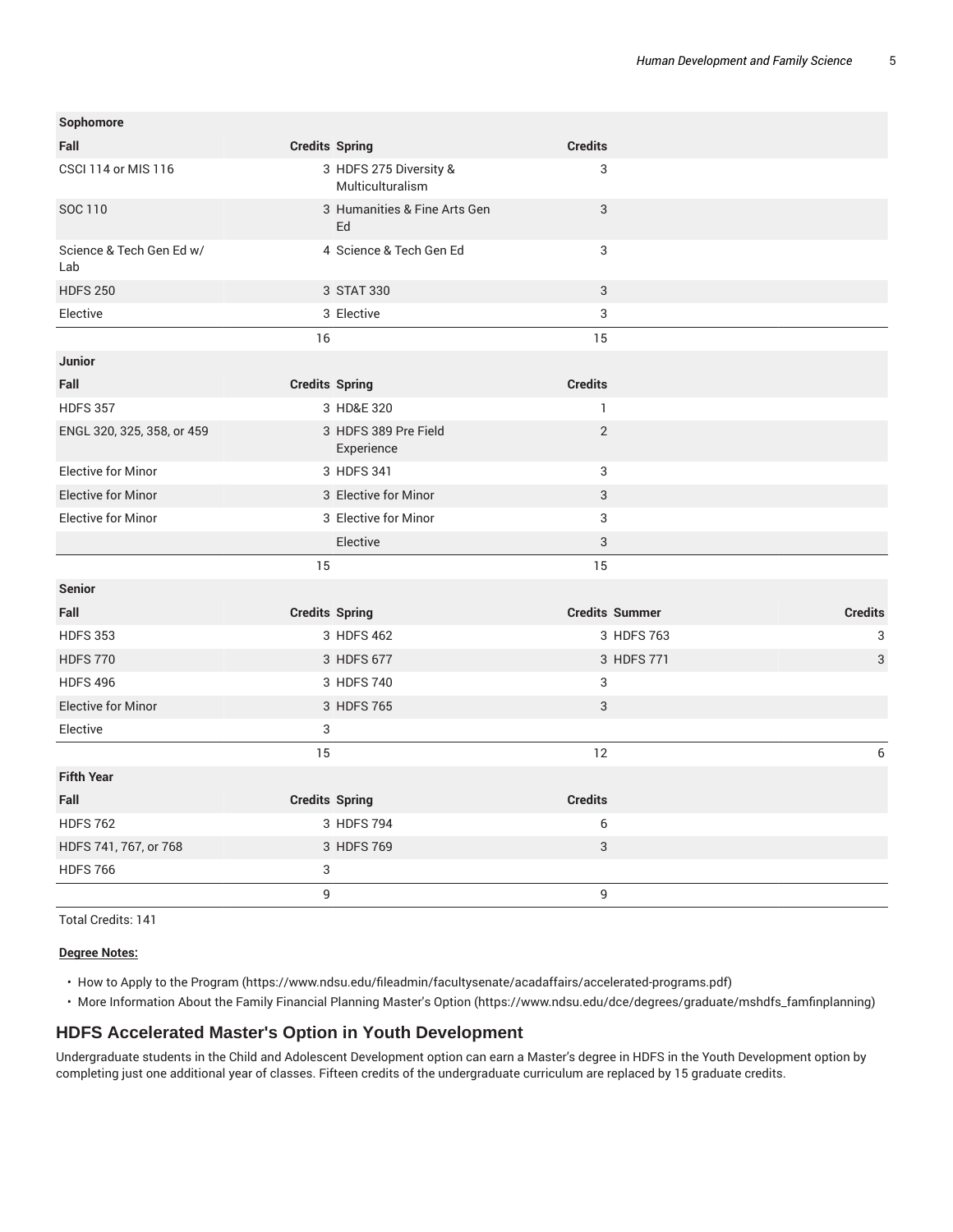| Freshman                        |                       |                                            |                |                       |                |
|---------------------------------|-----------------------|--------------------------------------------|----------------|-----------------------|----------------|
| Fall                            | <b>Credits Spring</b> |                                            | <b>Credits</b> |                       |                |
| <b>HDFS 242</b>                 |                       | 3 HDFS 230                                 | 3              |                       |                |
| <b>ENGL 110</b>                 |                       | 4 COMM 110                                 | 3              |                       |                |
| <b>HD&amp;E 189</b>             |                       | 1 ENGL 120                                 | 3              |                       |                |
| <b>PSYC 111</b>                 |                       | 3 Global Perspectives Gen Ed               | 3              |                       |                |
| Elective (Math 103)             |                       | 3 Humanities & Fine Arts Gen<br>Ed         | 3              |                       |                |
|                                 | 14                    |                                            | 15             |                       |                |
| Sophomore                       |                       |                                            |                |                       |                |
| Fall                            | <b>Credits Spring</b> |                                            | <b>Credits</b> |                       |                |
| <b>CSCI 114 or MIS 116</b>      |                       | 3 HDFS 275 Diversity &<br>Multiculturalism | 3              |                       |                |
| SOC 110                         |                       | 3 Humanities & Fine Arts Gen<br>Ed         | 3              |                       |                |
| Science & Tech Gen Ed w/<br>Lab |                       | 4 Science & Tech Gen Ed                    | 3              |                       |                |
| <b>HDFS 250</b>                 |                       | 3 STAT 330                                 | 3              |                       |                |
| Elective                        |                       | 3 Elective                                 | 3              |                       |                |
|                                 | 16                    |                                            | 15             |                       |                |
| <b>Junior</b>                   |                       |                                            |                |                       |                |
| Fall                            | <b>Credits Spring</b> |                                            | <b>Credits</b> |                       |                |
| <b>HDFS 340</b>                 |                       | 3 HD&E 320                                 | 1              |                       |                |
| ENGL 320, 325, 358, or 459      |                       | 3 HDFS 389 Pre Field<br>Experience         | $\overline{2}$ |                       |                |
| <b>Elective for Minor</b>       |                       | 3 HDFS 330                                 | 3              |                       |                |
| <b>Elective for Minor</b>       |                       | 3 Elective for Minor                       | 3              |                       |                |
| Elective                        |                       | 3 Elective for Minor                       | 3              |                       |                |
|                                 |                       | Elective                                   | 3              |                       |                |
|                                 | 15                    |                                            | 15             |                       |                |
| <b>Senior</b>                   |                       |                                            |                |                       |                |
| Fall                            | <b>Credits Spring</b> |                                            |                | <b>Credits Summer</b> | <b>Credits</b> |
| <b>HDFS 353</b>                 |                       | 3 HDFS 483                                 |                | 3 HDFS 714            | 3              |
| <b>HDFS 496</b>                 |                       | 3 HDFS 711                                 |                | 3 HDFS 7XX Elective   | $\sqrt{3}$     |
| <b>HDFS 710</b>                 |                       | 1 HDFS 712                                 | 3              |                       |                |
| <b>HDFS 713</b>                 |                       | 3 HDFS 716                                 | 3              |                       |                |
| <b>Elective for Minor</b>       | 3                     |                                            |                |                       |                |
| <b>Elective for Minor</b>       | 3                     |                                            |                |                       |                |
|                                 | $16$                  |                                            | 12             |                       | 6              |
| <b>Fifth Year</b>               |                       |                                            |                |                       |                |
| Fall                            | <b>Credits Spring</b> |                                            | <b>Credits</b> |                       |                |
| <b>HDFS 715</b>                 |                       | 3 HDFS 717                                 | 3              |                       |                |
| <b>HDFS 718</b>                 |                       | 3 HDFS 794                                 | $\,$ 5 $\,$    |                       |                |
| <b>HDFS 719</b>                 | 3                     |                                            |                |                       |                |
|                                 | 9                     |                                            | 8              |                       |                |